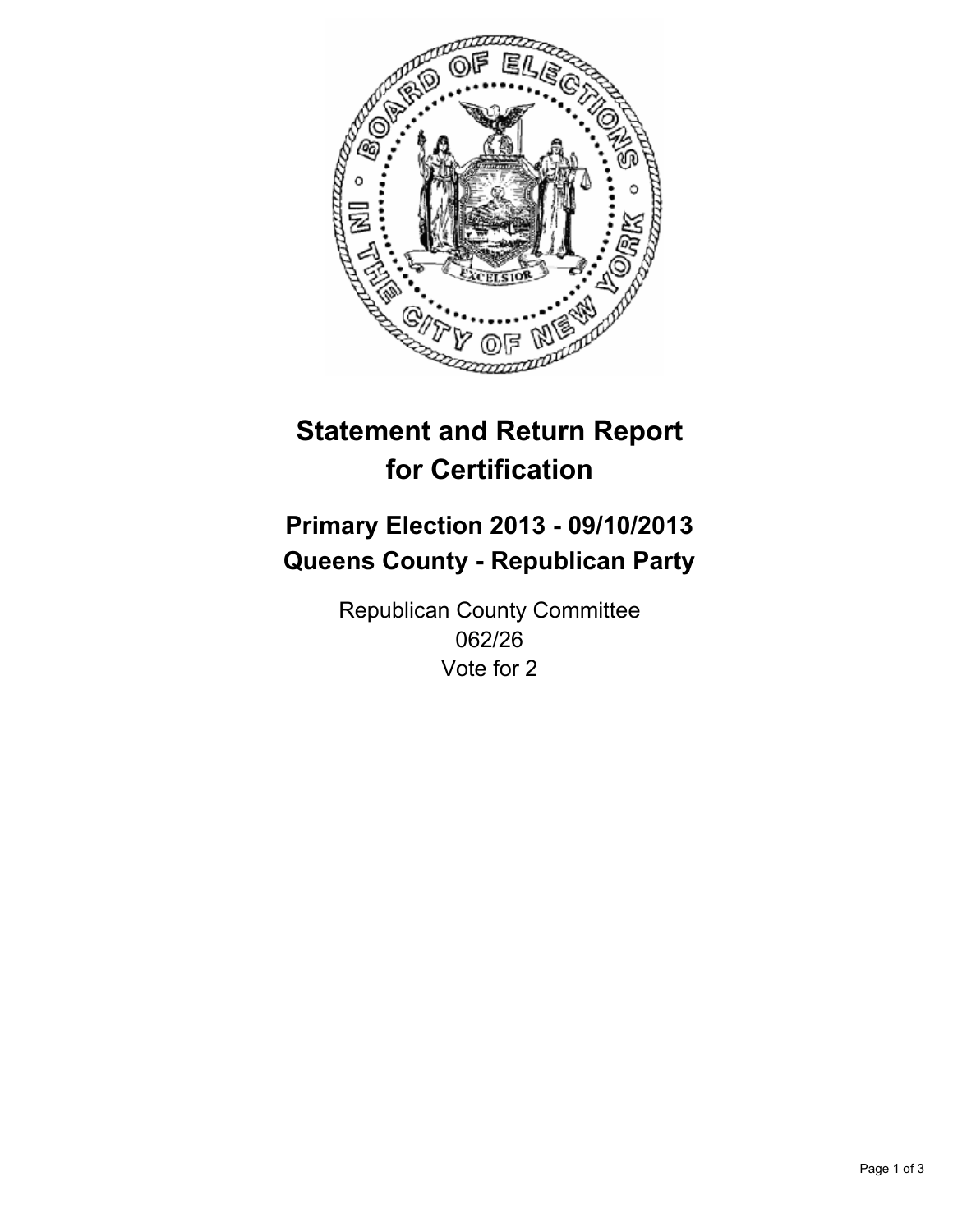

## **Assembly District 26**

| 0  |
|----|
| 4  |
| 0  |
| 0  |
| 0  |
| 11 |
| 5  |
| 9  |
| 2  |
| 27 |
|    |